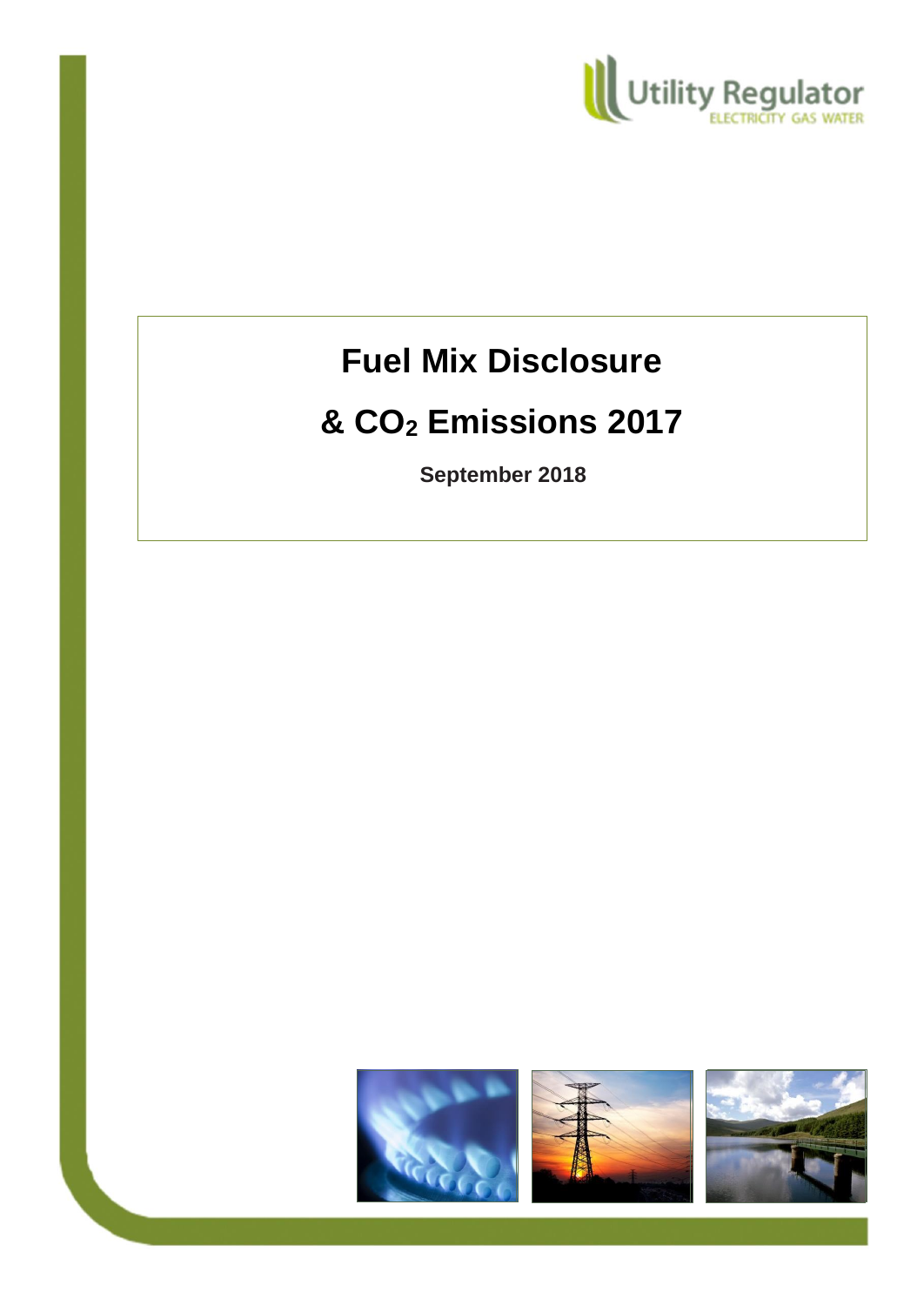#### **About the Utility Regulator**

The Utility Regulator is the independent non-ministerial government department responsible for regulating Northern Ireland's electricity, gas, water and sewerage industries, to promote the short and long-term interests of consumers.

We are not a policy-making department of government, but we make sure that the energy and water utility industries in Northern Ireland are regulated and developed within ministerial policy as set out in our statutory duties.

We are governed by a Board of Directors and are accountable to the Northern Ireland Assembly through financial and annual reporting obligations.

We are based at Queens House in the centre of Belfast. The Chief Executive leads a management team of directors representing each of the key functional areas in the organisation: Corporate Affairs; Electricity; Gas; Retail and Social; and Water. The staff team includes economists, engineers, accountants, utility specialists, legal advisors and administration professionals.

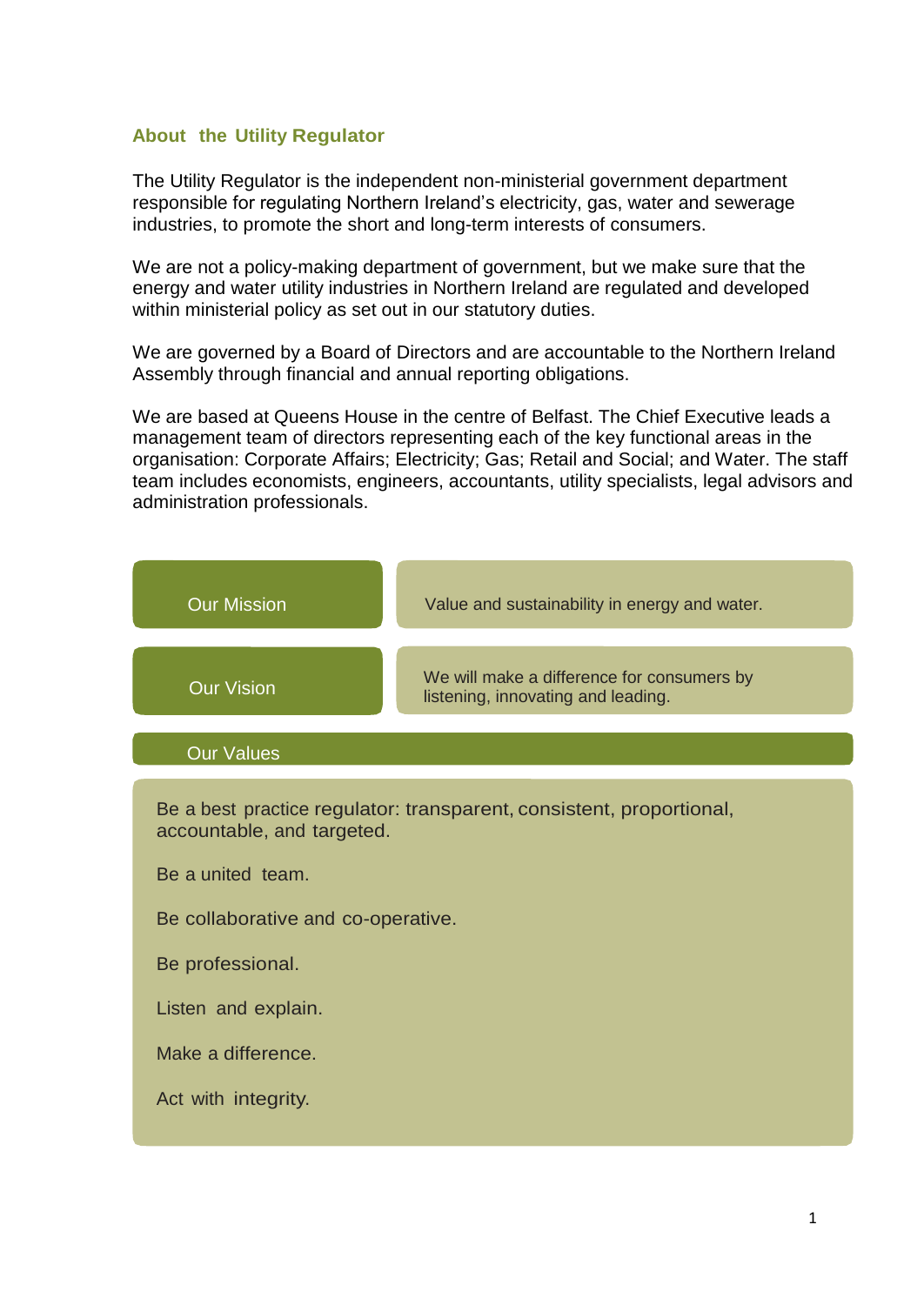#### **Abstract**

The purpose of this paper is to set out the 2017 calendar year fuel-mix and  $CO<sub>2</sub>$ emissions figures for Northern Ireland suppliers operating in the SEM. The disclosures are based on 2017 calendar year data and must be published on bills no later than two months from the publication of this paper.

#### **Audience**

Electricity Suppliers, Generators & Consumers

#### **Consumer impact**

The Utility Regulator is required under legislation to ensure that all suppliers provide (on bills and promotional materials) reliable information regarding the contribution of each energy source to their overall fuel mix and related environmental impact information over the preceding year. The information in this report is used by suppliers to provide information on their websites and on customer bills regarding this fuel mix and environmental impact.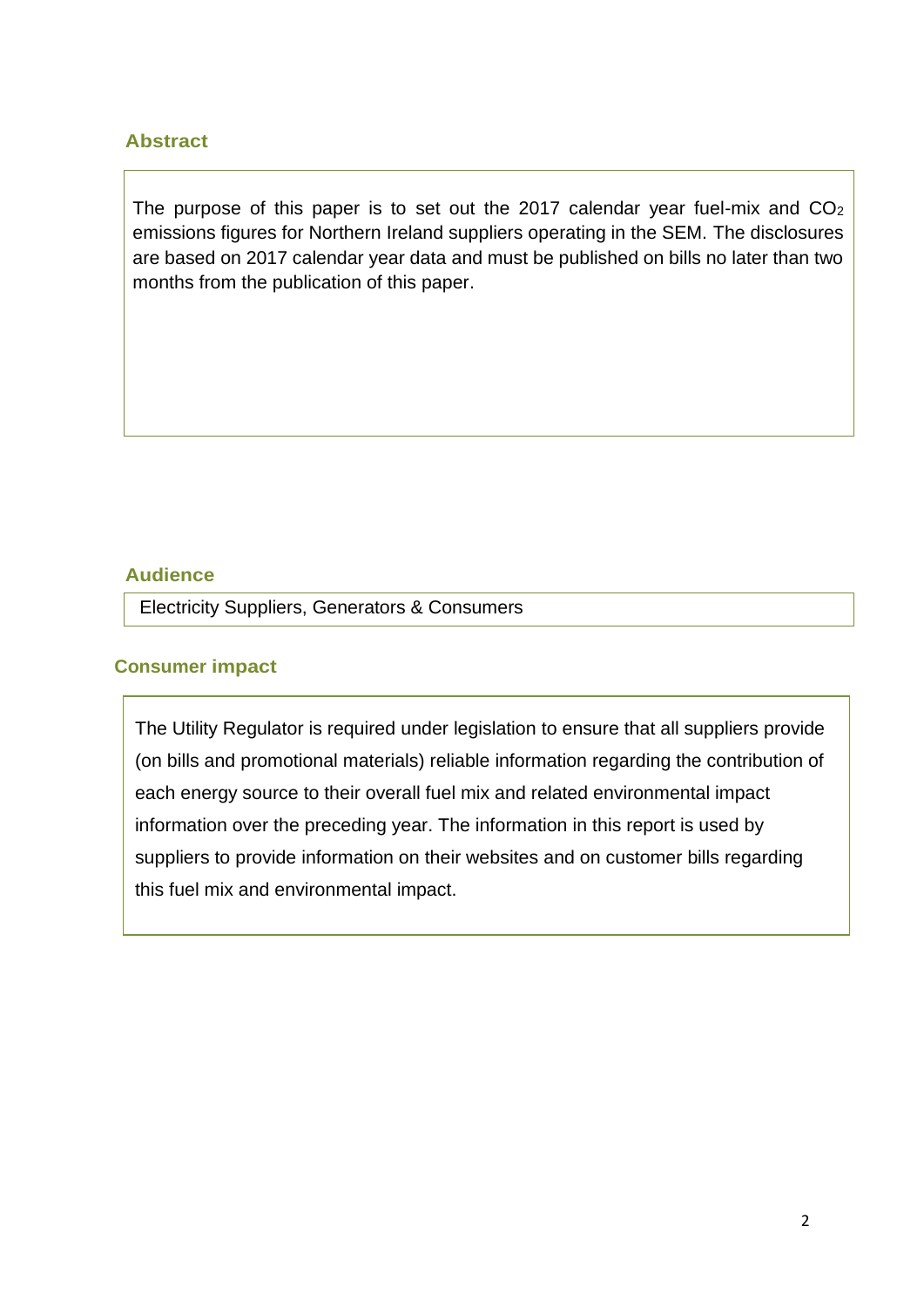### **Executive Summary**

Under Article 3(9) of the Electricity Directive (2009/72/EC), the Utility Regulator is required to ensure that all suppliers provide reliable information on bills and promotional materials sent to customers regarding the contribution of each energy source to the overall fuel mix of the supplier concerned and the associated environmental impacts in the preceding year.

This document sets out the 2017 fuel mixes and  $CO<sub>2</sub>$  emissions factors for suppliers licensed in Northern Ireland and operating in the Single Electricity Market (SEM). The figures are calculated in accordance with SEM-11-095 Fuel Mix Disclosure in the Single Electricity Market: Calculation Methodology Decision Paper. The disclosures are based on the 2017 calendar year data and must be published on bills no later than two months from publication of this paper. Suppliers must make a submission to SEMO; any supplier who chooses not to make a declaration will be allocated the residual mix.

#### [FMD Decision Paper](http://www.sem-o.com/Publications/General/FMD%20Decision%20Paper.pdf)

## **Related Documents:**

- The SEM All-Island Fuel Mix Disclosure for previous periods can be found [here.](https://www.semcommittee.com/?article=71d3ec92-3bc1-46e4-ba79-e7951c28504e)
- [SEM-09-081](https://www.semcommittee.com/sites/semcommittee.com/files/media-files/SEM-09-081.pdf) Interim Arrangements: Fuel Mix Disclosure in the SEM. Decision paper on the methodology and principals for the calculation of fuel mix disclosure in the SEM.
- [SEM-11-095](https://www.semcommittee.com/sites/semcommittee.com/files/media-files/SEM-11-095%20Fuel%20Mix%20Disclosure%20Calculation%20Methodology%20Decision%20Paper.pdf) Fuel Mix Disclosure in the Single Electricity Market: Calculation Methodology Decision Paper

For further information on this paper, please contact Frankie Dodds [\(frankie.dodds@uregni.gov.uk\)](mailto:frankie.dodds@uregni.gov.uk) at the Utility Regulator.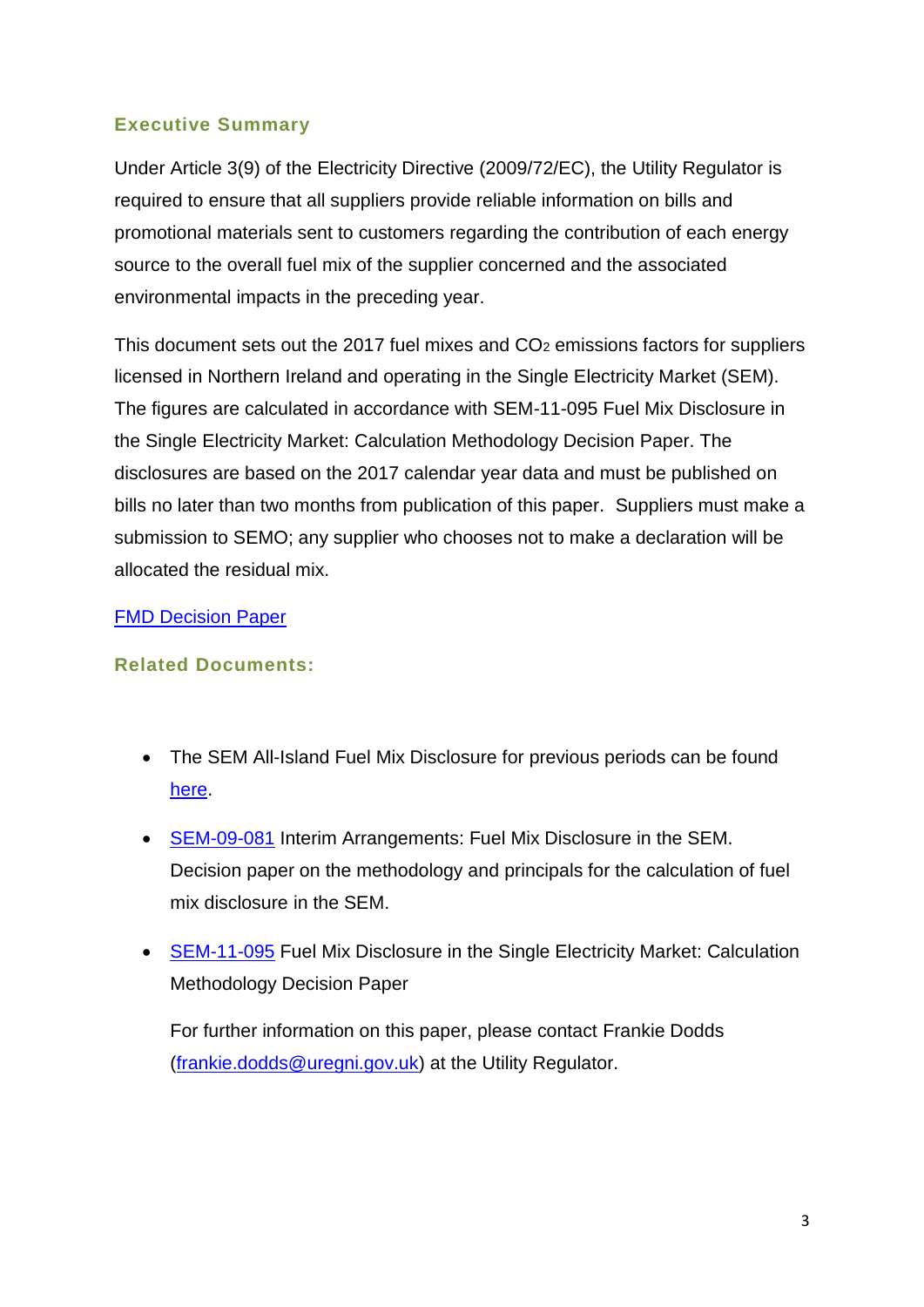## **Table of Contents:**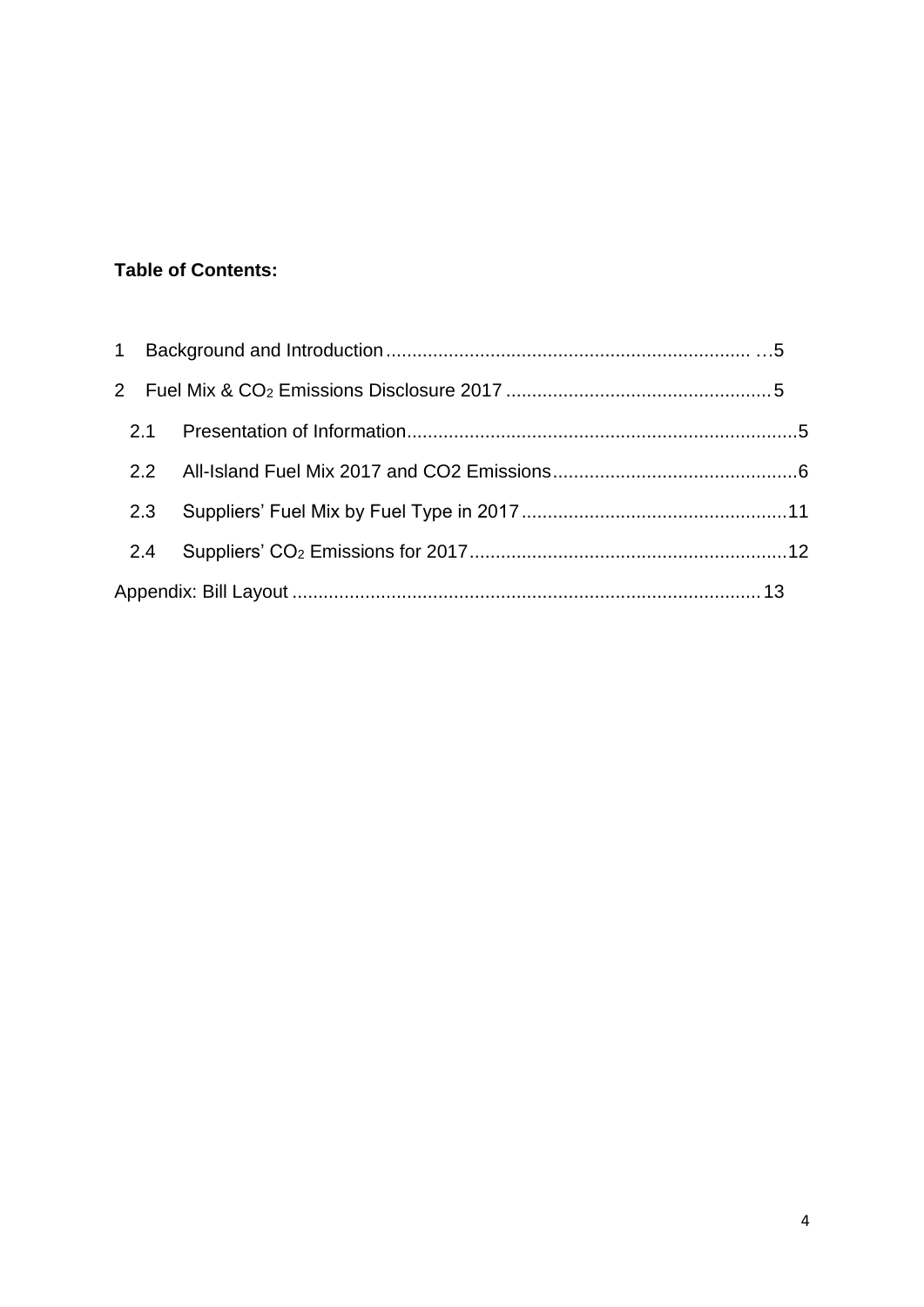## **1 Background and Introduction**

The purpose of this paper is to set out the updated fuel mix and  $CO<sub>2</sub>$  emissions figures for suppliers licensed in Northern Ireland and operating in the SEM. The fuel mix and CO<sup>2</sup> emissions data is taken from data provided to the Utility Regulator (UR) by SEMO. The disclosures are based on the 2017 calendar year data and must be published on bills no later than two months from the publication of this paper.

## **2 Fuel Mix & CO<sup>2</sup> Emissions Disclosure 2017**

There are two parts to this paper:

- 1. Section 2.2 sets out the All Island Fuel Mix and All Island Average CO<sub>2</sub> Emissions. The All-Island Fuel Mix is also presented yearly for comparison.
- 2. Section 2.3 sets out the Suppliers' Fuel Mix and  $CO<sub>2</sub>$  Emissions

All the figures in the report are derived from the methodology described in SEM-11- 095.

#### **2.1 Presentation of Information**

The fuel mix information should be presented on bills in accordance with SEM/11/095 and a template for this purpose is reproduced in the Appendix 1 to this paper. In particular the UR would like to remind suppliers of the following:

- While radioactive waste information is required by the Directive, this figure is 0.000 t/MWh for all suppliers in 2017 and therefore need not be included with the 2017 fuel mix disclosure information on bills.
- To ensure consistency across suppliers, percentages should be rounded to one decimal place.
- $CO<sub>2</sub>$  information should be given in the units tonnes of  $CO<sub>2</sub>$  per MWh (t/MWh).
- Where separate products associated with a particular fuel mix are offered to certain customers, all the supplier's customers should receive information (on request) regarding the fuel mix associated with their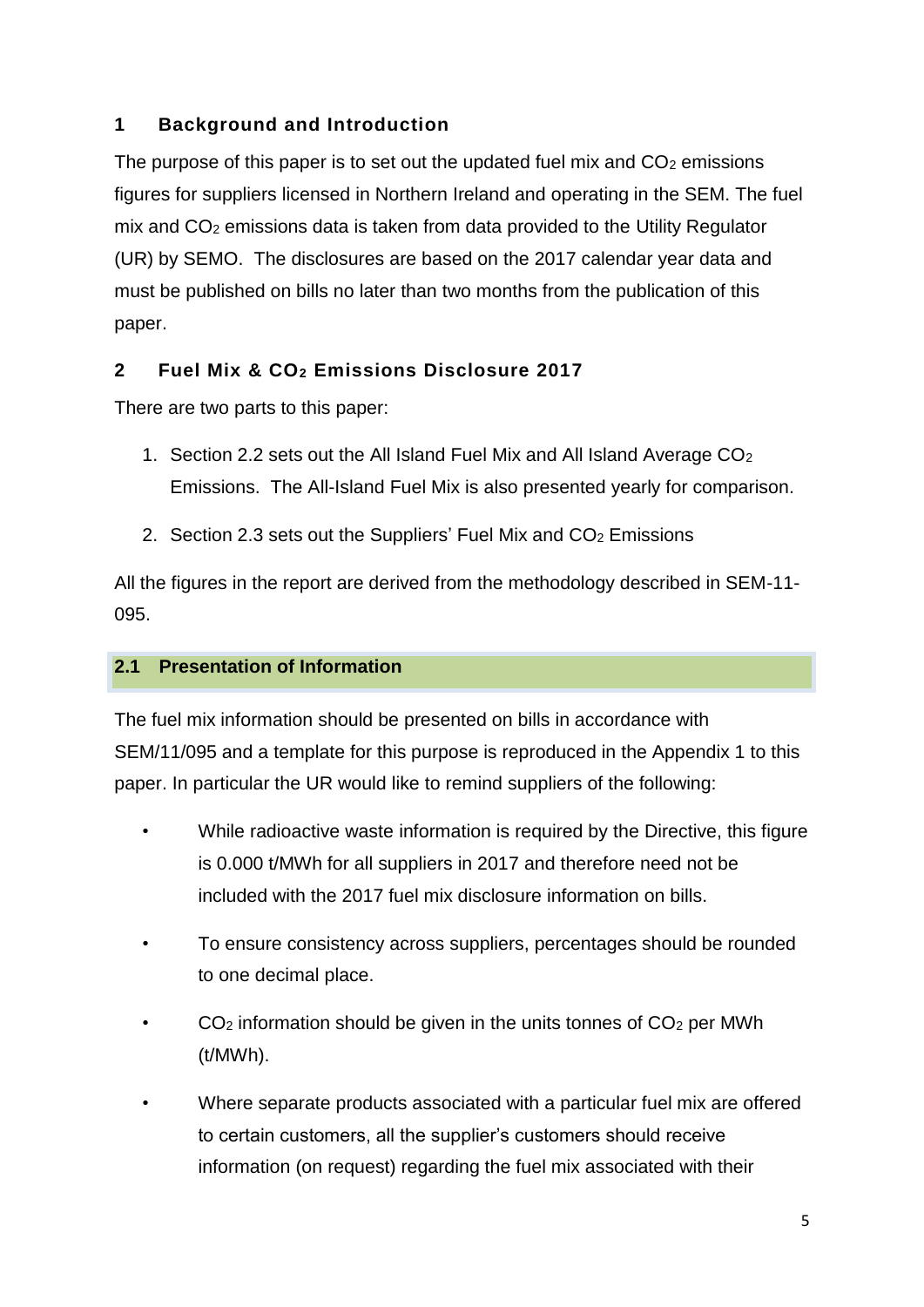electricity (not simply the supplier's average fuel mix) in accordance with SEM-11-095.

• The 2017 fuel mix information must be on all bills within two months of the publication of this paper.

#### **2.2 All-Island Fuel Mix 2017 and CO<sup>2</sup> Emissions**

When considering the fuel mix and emissions in this paper, it is important to note that:

- 1. The Guarantee of Origin scheme permits transfer of Renewable Energy Guarantee of Origin certificate (REGOs) between EU Member States which, depending on the quantity of REGOs imported or exported from the island of Ireland in a given period, has the potential to vary significantly from the actual renewable generation produced within the jurisdiction.
- 2. In the event that there is a deficit of generation attributes to meet overall all-Island demand, the European Residual will be used to meet the deficit. This to a lesser extent has the ability to lead to a fuel mix that differs from actual metered generation.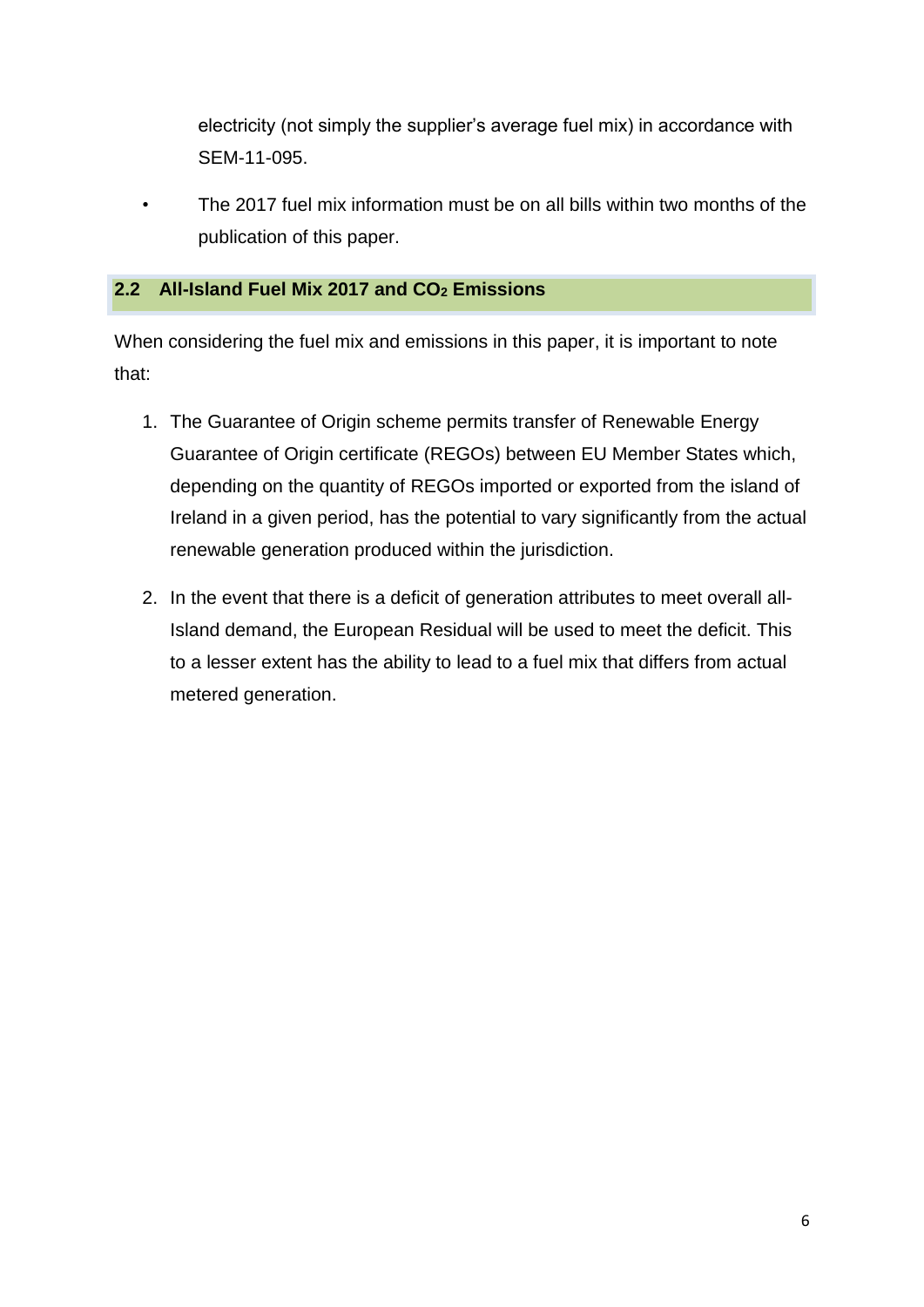#### **All-Island Fuel Mix**



Figure 1 sets out the all-island fuel mix for 2017

**5% Peat**

|                    | <b>Physical Sources</b> |          |                                           |              |  |  |  |  |
|--------------------|-------------------------|----------|-------------------------------------------|--------------|--|--|--|--|
| Coal               | Gas                     | Peat     | <b>Renewable</b>                          | <b>Other</b> |  |  |  |  |
| 区】 畀               | 무<br>$(\gamma)$         | 50)      | $\mathcal{R}_{\mathcal{L}}$ $\mathcal{R}$ | 'A I         |  |  |  |  |
| 9.83%              | 39.96%                  | 4.86%    | 44.47%                                    | 0.88%        |  |  |  |  |
| % Change from 2016 |                         |          |                                           |              |  |  |  |  |
| $-28.60%$          | $+0.75%$                | $-9.11%$ | $+10.94%$                                 | $-22.85%$    |  |  |  |  |

2.2.

There are a number of contributing factors to the increase in renewable contribution.

The amount of REGO certificates used by suppliers for their fuel mix figures increased from 2016 to 2017. Secondly, there was an increase in installed capacity of wind.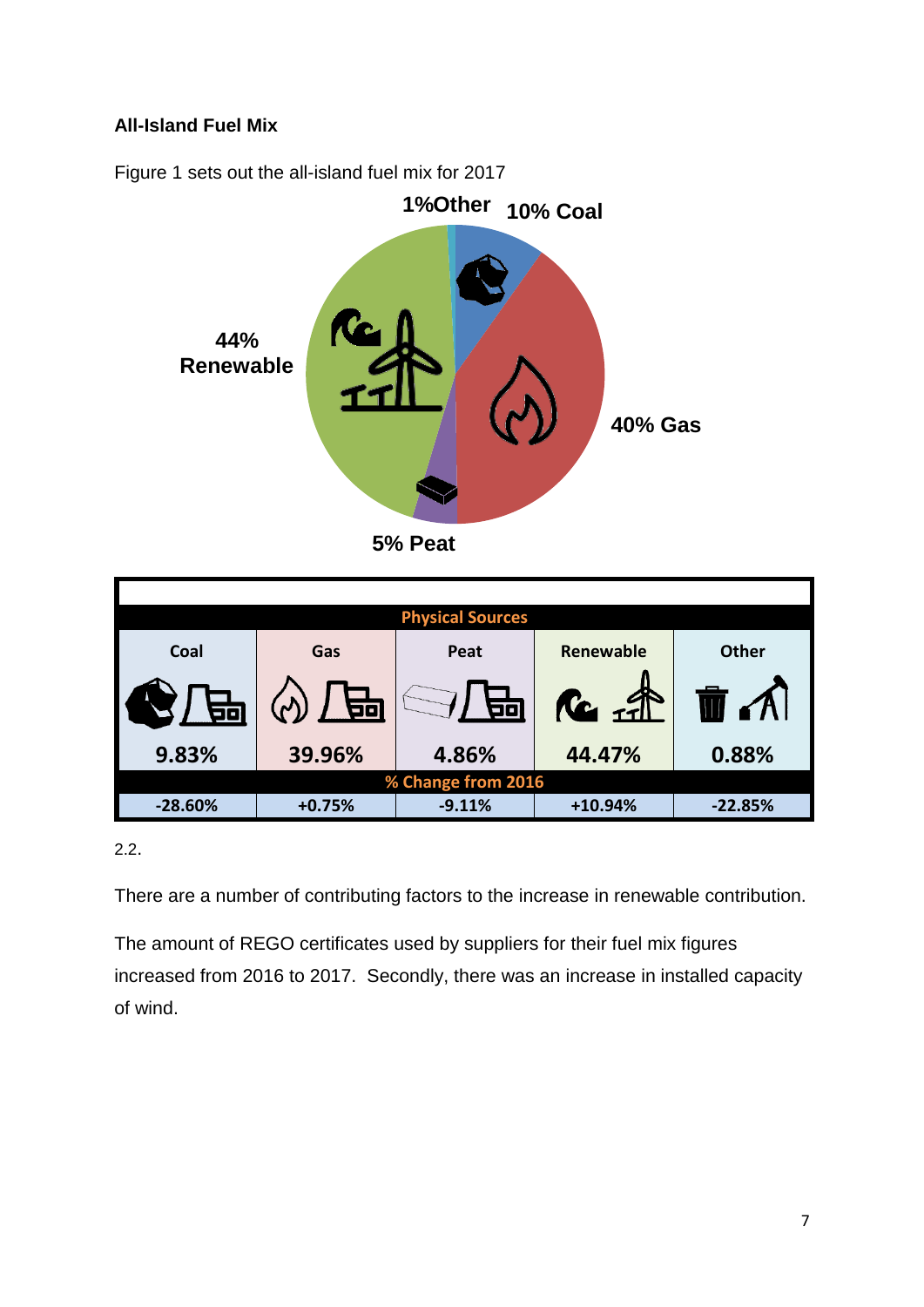The use of fossil fuels as a fuel source has decreased from 2016 to 2017. Correspondingly the share of renewable fuel sources has increased by approximately 11% between 2016 and 2017. This has been a continuous trend over the past number of years (as outlined in the graph below).



**All Island Fuel Mix over Time**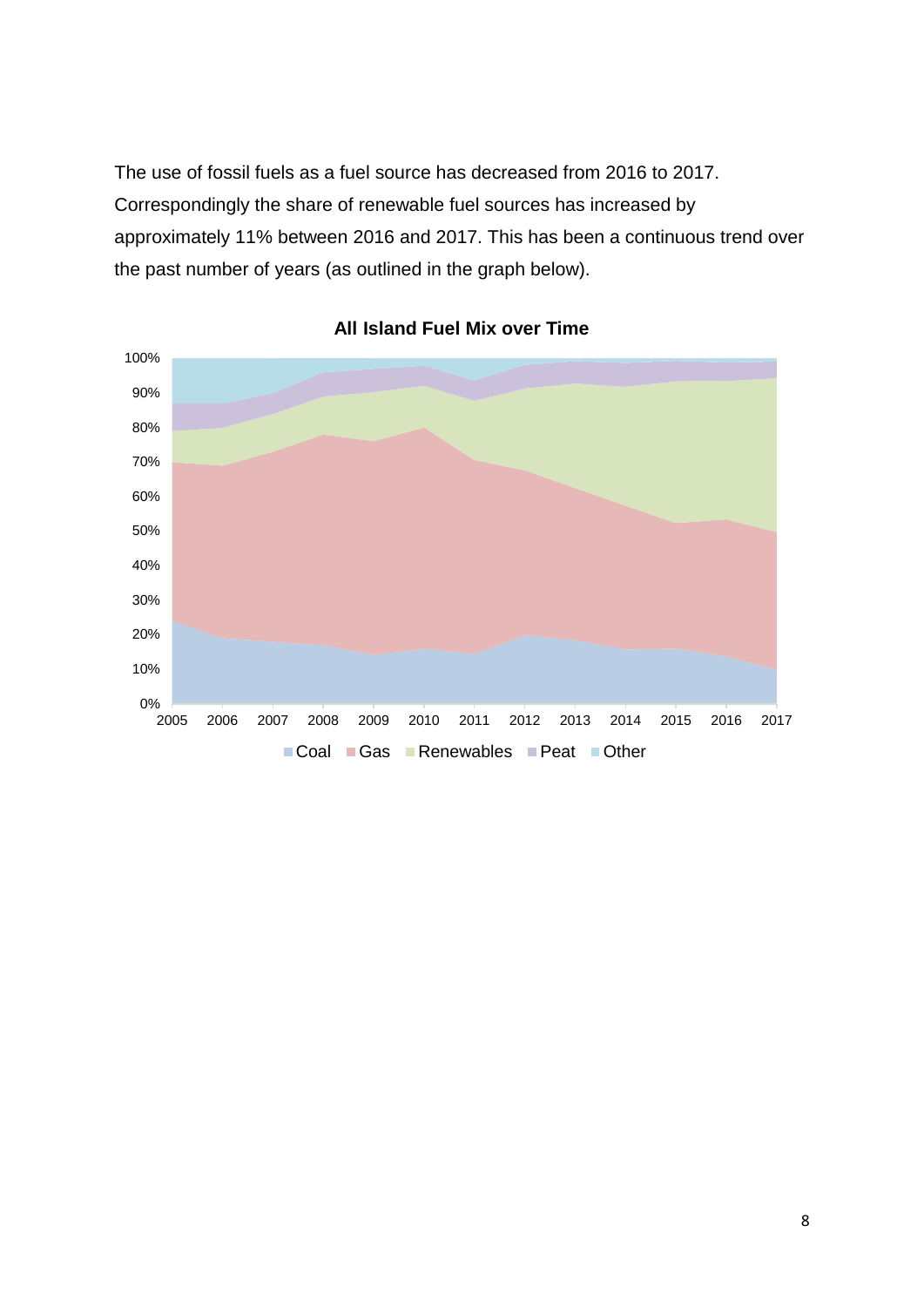| <b>Fuel-Mix 2009-2016</b> |          |          |        |        |          |        |        |          |          |
|---------------------------|----------|----------|--------|--------|----------|--------|--------|----------|----------|
|                           | 2009     | 2010     | 2011   | 2012   | 2013     | 2014   | 2015   | 2016     | 2017     |
| Coal                      | 14.24%   | 15.98%   | 14.44% | 19.89% | 18.42%   | 15.71% | 16.02% | 13.76%   | 9.83%    |
| <b>EU Fossil</b>          | $0.00\%$ | $0.00\%$ | 3.12%  | 0.00%  | $0.00\%$ | 0.00%  | 0.00%  | $0.00\%$ | $0.00\%$ |
| Gas                       | 61.85%   | 64.06%   | 56.16% | 47.74% | 44.09%   | 41.66% | 36.36% | 39.66%   | 39.96%   |
| Oil                       | 2.53%    | 1.59%    | 0.00%  | 0.00%  | $0.00\%$ | 1.06%  | 0.00%  | $0.00\%$ | $0.00\%$ |
| Renewables                | 14.23%   | 12.11%   | 17.21% | 23.74% | 30.24%   | 34.46% | 41.06% | 40.09%   | 44.47%   |
| Peat                      | 6.70%    | 5.78%    | 5.88%  | 6.86%  | 6.49%    | 6.95%  | 5.90%  | 5.35%    | 4.86%    |
| Other                     | 0.45%    | 0.48%    | 3.18%  | 1.77%  | 0.75%    | 0.17%  | 0.65%  | 1.14%    | 0.88%    |

Note:

- Figures for 2009 and 2010 are based on the Interim Arrangements methodology referenced in this paper.
- F Figures for 2011 onwards are based on the SEM Committee Decision Paper Fuel Mix Disclosure in the Single Electricity Market: Calculation Methodology Decision Paper (SEM-11-095) referenced in this paper.
- The "Other" category consists of all fuels which normally represent less than 1% of the final overall generation in the calculation.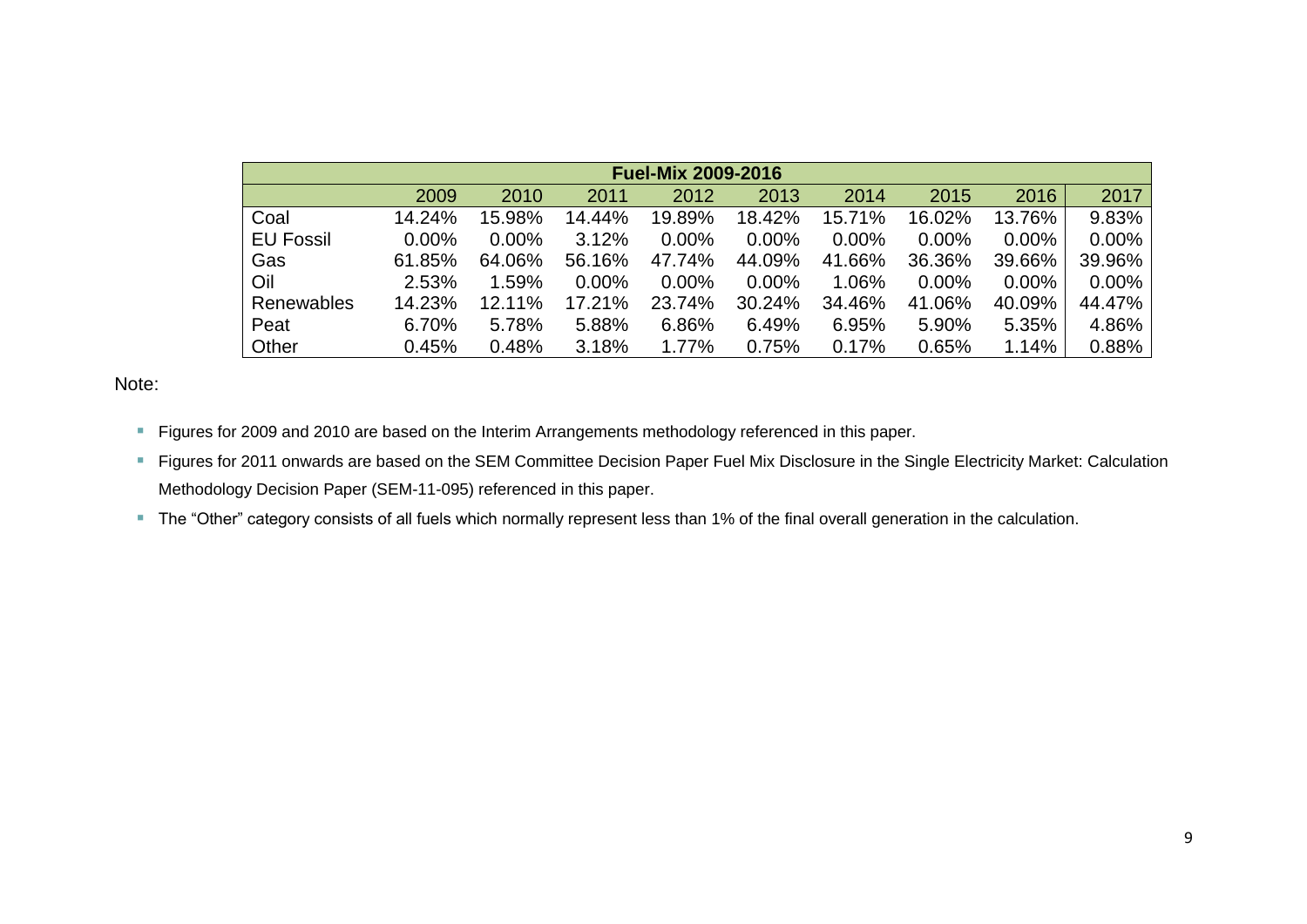#### **CO<sup>2</sup> Emissions**

The average carbon dioxide emissions per MWh of electricity decreased by 13% from 0.367 t/MWh in 2016 to 0.325 t/MWh in 2017 for the island.

Emissions figures are supplied by DAERA and the EPA annually to the SEMO for each conventional generator in the SEM for this calculation. These emission figures are grouped according to fuel type and divided by metered generation to give specific emission factors for each fuel. These values are then used to calculate the All Island and each supplier's emissions factor.

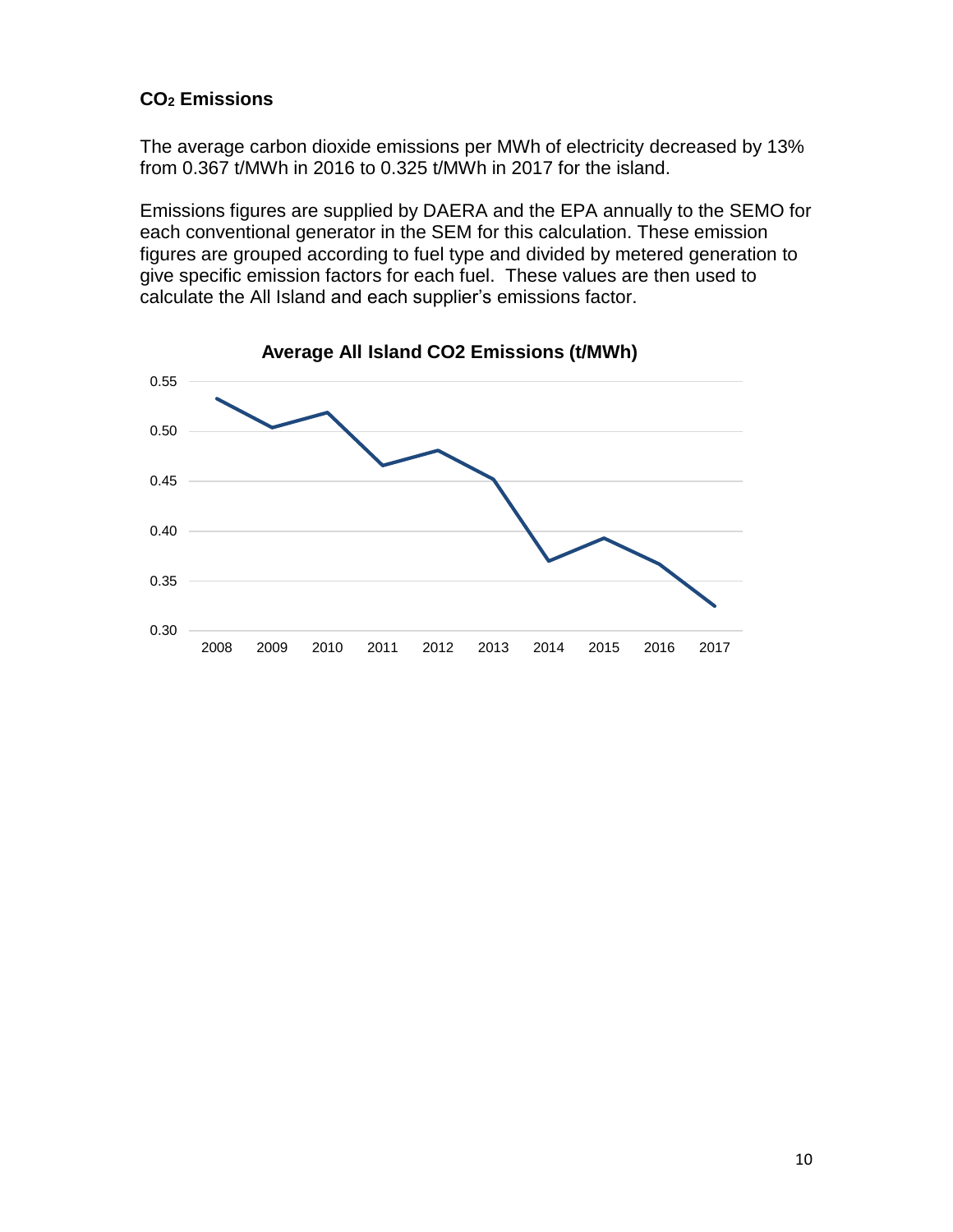#### **2.3 Suppliers' Fuel Mix by Fuel Type in 2017**

|                              | <b>Supplier Fuel Mix by type 2017</b> |      |      |      |       |           |       |
|------------------------------|---------------------------------------|------|------|------|-------|-----------|-------|
| Supplier                     |                                       | Coal | Gas  | Peat | Oil   | Renewable | Other |
| All-Island                   |                                       | 9.8  | 40.0 | 4.9  | 0.9   | 44.5      | 0.0   |
| <b>Budget Energy</b>         |                                       | 20.4 | 30.8 | 10.1 | 1.2   | 36.9      | 0.6   |
| <b>Click Energy</b>          |                                       | 22.6 | 34.1 | 11.2 | 1.4   | 30.1      | 0.6   |
| <b>Electric Ireland</b>      |                                       | 0.0  | 73.7 | 0.0  | 0.0   | 26.3      | 0.0   |
| Electric Ireland(All-Island) |                                       | 7.7  | 55.9 | 3.8  | 0.5   | 31.9      | 0.2   |
| Energia                      |                                       | 0.0  | 91.0 | 0.0  | 0.0   | 9.0       | 0.0   |
| Energia (All-Island)         |                                       | 0.0  | 14.8 | 0.0  | 0.0   | 85.2      | 0.0   |
| <b>Go Power</b>              | 22.7                                  | 34.3 | 11.2 | 1.4  | 29.8  | 0.6       |       |
| <b>Power NI</b>              | 2.5                                   | 81.4 | 1.3  | 0.2  | 14.6  | 0.0       |       |
| <b>SSE Airtricity</b>        | 0.0                                   | 63.9 | 0.0  | 0.0  | 36.1  | 0.0       |       |
| Vayu                         | 0.0                                   | 0.0  | 0.0  | 0.0  | 100.0 | 0.0       |       |
| Vayu (All-Island)            | 0.0                                   | 0.0  | 0.0  | 0.0  | 100.0 | 0.0       |       |

Note: The fuel mix calculation is carried out on an individual licence basis. When calculating the fuel mix, where a supplier operates as a single company but holds separate licences (such as a supplier that operates in both jurisdictions) those licences that have excess generation attributes are distributed among the licences with excess demand within the single company prior to using the Residual Mix.

Suppliers in Northern Ireland who did not make declarations for the purposes of fuel mix disclosure are assigned the All Island Residual Mix.

| <b>All-Island Residual Mix</b> |       |  |  |  |
|--------------------------------|-------|--|--|--|
| Coal                           | 24.8% |  |  |  |
| Gas                            | 37.4% |  |  |  |
| Oil                            | 1.5%  |  |  |  |
| $P$ eat                        | 12.3% |  |  |  |
| Renewable                      | 23.3% |  |  |  |
| Other                          | 0.7%  |  |  |  |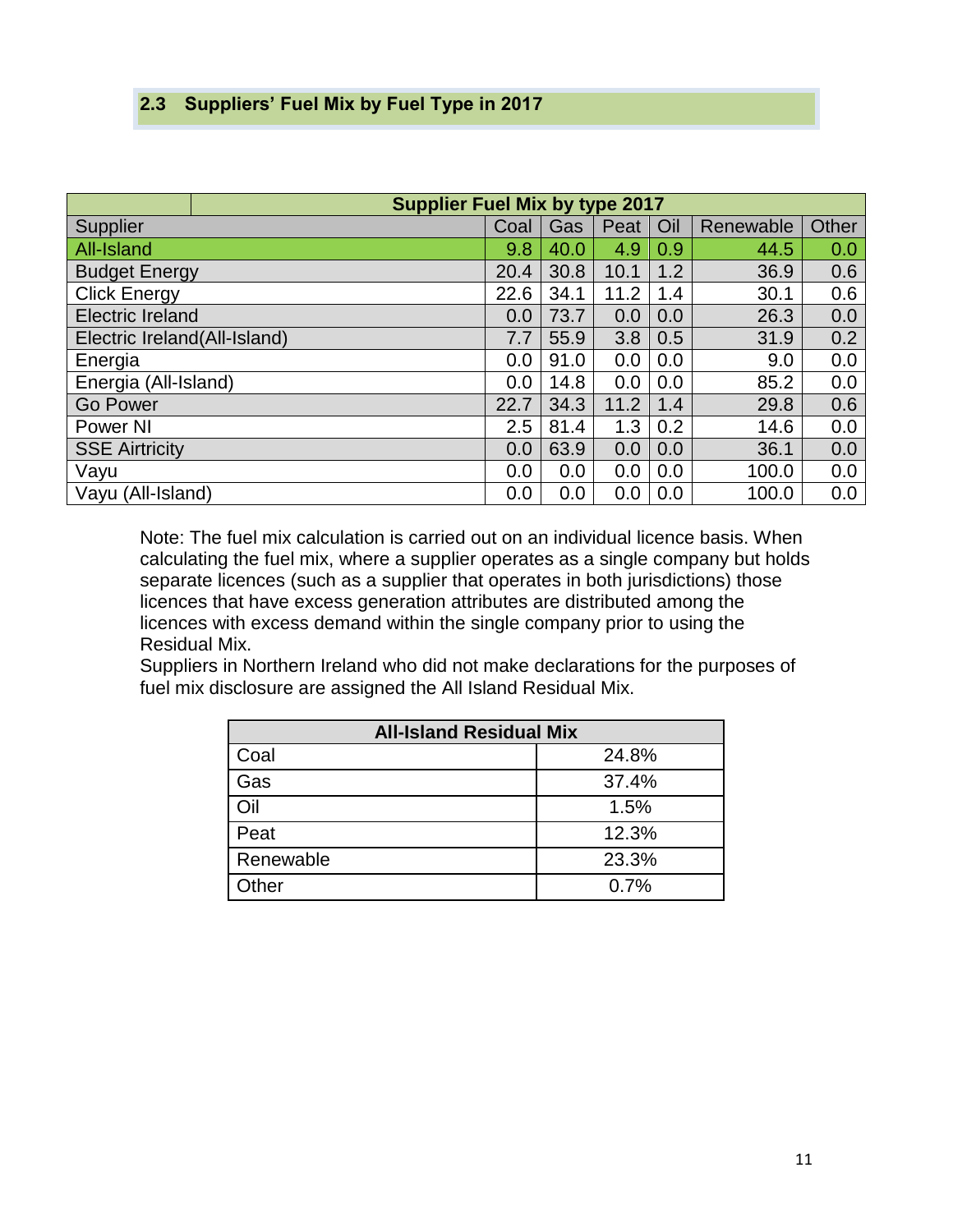## **2.4 Suppliers' CO<sup>2</sup> Emissions for 2017**

| <b>Supplier</b>                            | tCO2/MWh |
|--------------------------------------------|----------|
| <b>All-island</b>                          | 0.325    |
| <b>Budget Energy (Northern Ireland)</b>    | 0.449    |
| <b>Click Energy (Northern Ireland)</b>     | 0.497    |
| <b>Electric Ireland (Northern Ireland)</b> | 0.318    |
| <b>Electric Ireland (All-Island)</b>       | 0.365    |
| <b>Energia (Northern Ireland)</b>          | 0.393    |
| Energia (All-Island)                       | 0.064    |
| <b>Go Power (Northern Ireland)</b>         | 0.500    |
| <b>Power NI (Northern Ireland)</b>         | 0.390    |
| <b>SSE Airtricity (Northern Ireland)</b>   | 0.276    |
| Vayu (Northern Ireland)                    | 0.000    |
| Vayu (All-Island)                          | 0.000    |
| Suppliers who did not submit a declaration | 0.526    |